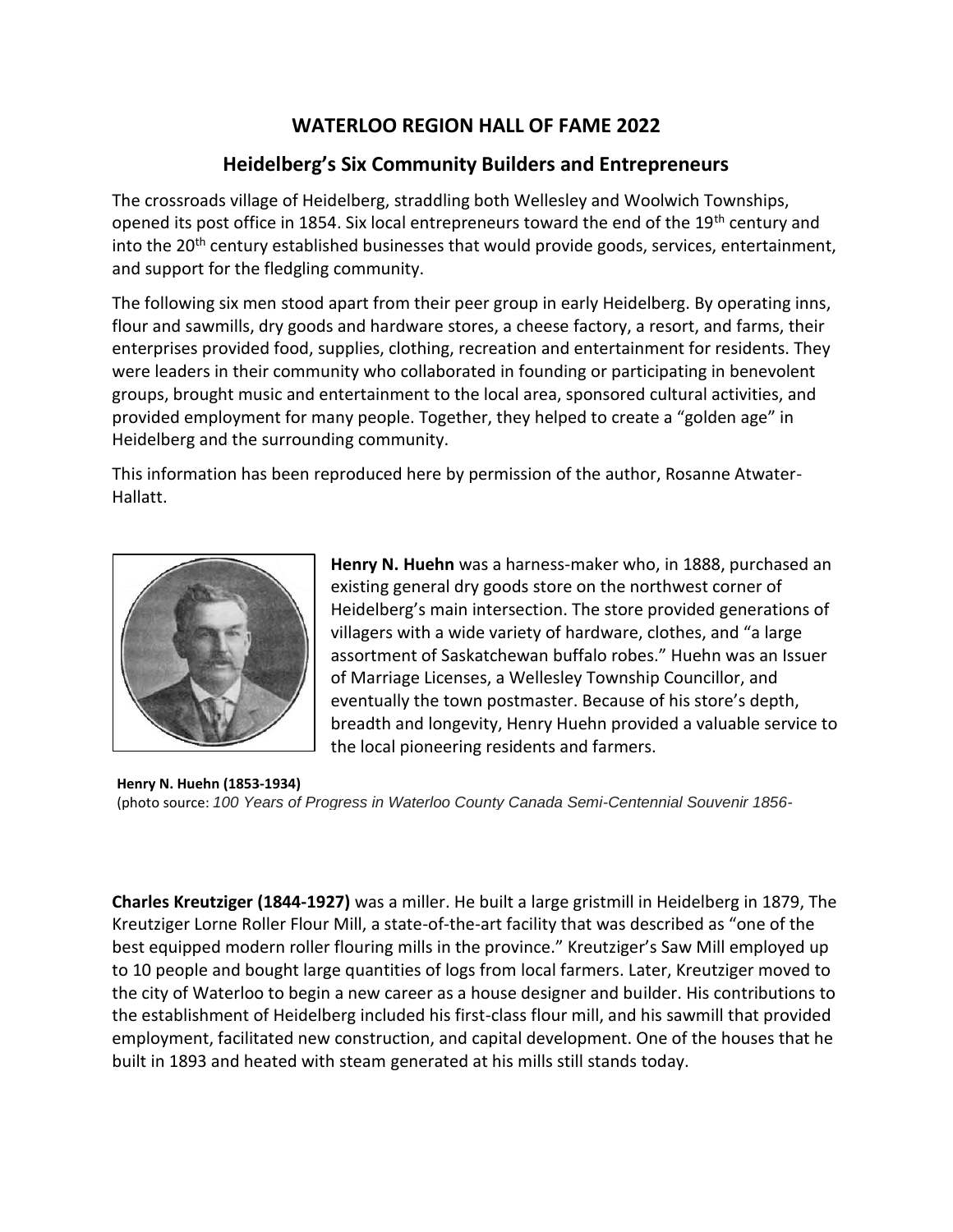

**J. W. Huehnergard (1861- 1945)** (photo source: *Mark Huehnergard)*

**John Wesley Huehnergard,** who had been a jeweller and grocer, purchased Heidelberg's Dominion Hotel in 1892. The inn was built in 1851, and was the town's second hotel. Huehnergard renovated the building, and opened the second floor, "Huehnergards' Hall," to be used for concerts, meetings, social events and lectures. The hotel became an important social hub for the town. Huehnergard was a singer and accomplished musician, and was the first president of the Heidelberg Music Society. Under Huehnergard's leadership, the society opened a summer resort at Otterbein Lake (later called Paradise Lake). Music programs, sports events, dances, John fireworks, picnic facilities, and eventually a concert pavilion were all established at the lake. Apart from being a successful hotelier, Huehnergard's major contribution to the community was his efforts to provide entertainment and social events for the enrichment of the residents of Heidelberg and the surrounding area.



**Heinrich "Henry" Adam Miller Müller (1833-1922)** Photo source: *Verna Bice*

**Henry Miller** (Heinrich Müller) immigrated to Canada from Germany in 1847. He opened Heidelberg's third hotel, the Great Western Hotel, in 1860. It became a stage-coach stop and transfer point for overland routes to Millbank, Glen Allen, Stratford, and Berlin. Miller designed his hotel to include a general store that looked out onto Lobsinger Line. His businesses provided important employment opportunities in the village. He bore the risk and financial burden to open Heidelberg's third hotel and first dry goods store. The location of his hotel has operated successfully for more than 160 years, and is known today as The Olde Heidelberg Restaurant, Tavern and Motel.